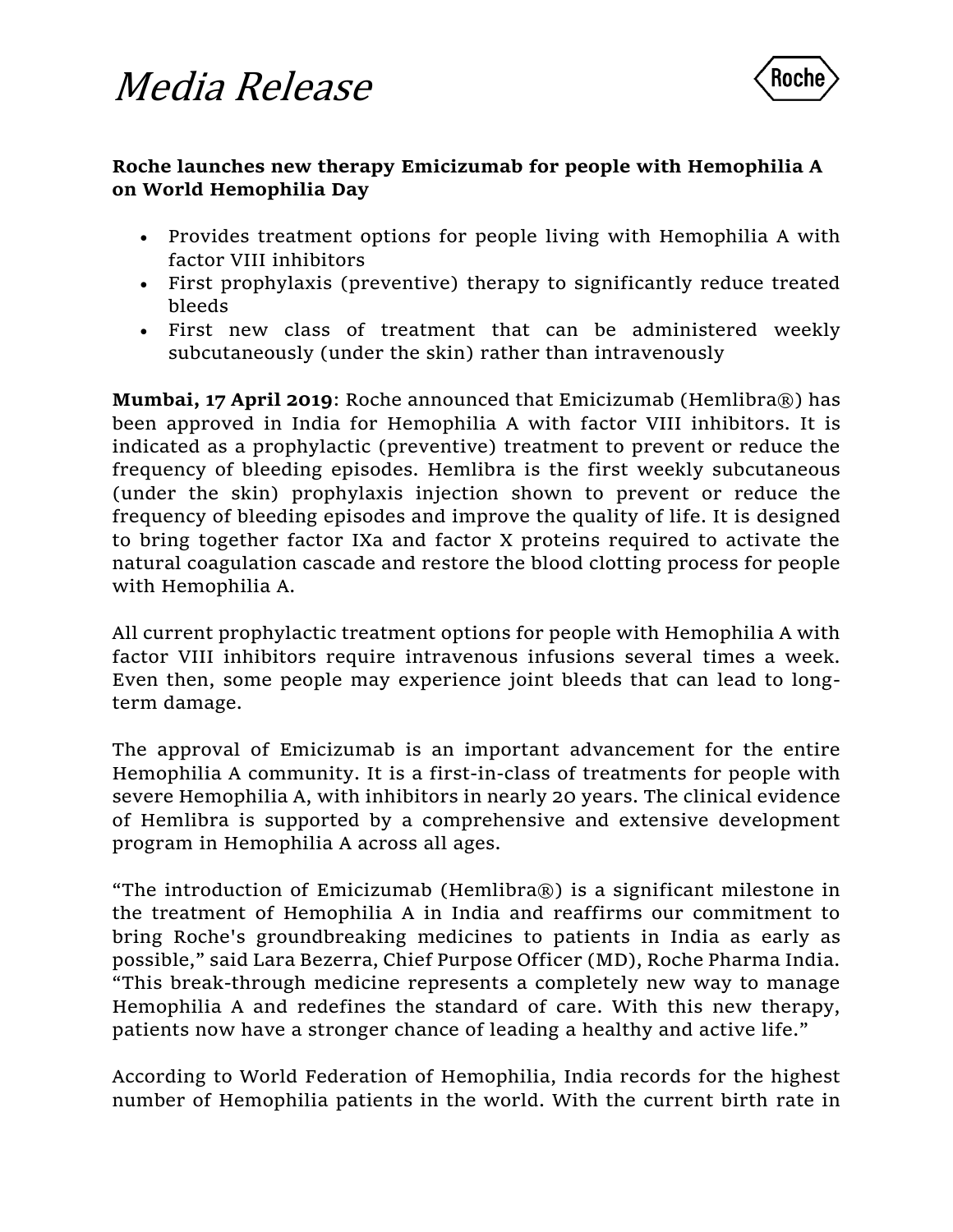

India being 32/1000, 1,300<sup>1</sup> new patients with Hemophilia are born each year. As of 2018 estimates, there are about 50,000 patients suffering from Hemophilia, of which 20,000 people have been identified and there are still about 30,000 unidentified people with Hemophilia in India<sup>2</sup> . Lack of disease awareness and inadequate infrastructure result in high rates of underdiagnosis and sub-optimal treatment, both of which strongly influence not only the quality of life but also the lifespan of people with Hemophilia.

Hemlibra is approved by multiple regulatory authorities across the world and is now also approved and available in India. In the HAVEN 1 pivotal Phase III clinical study, 62.9% of patients had zero bleeds with Hemlibra prophylaxis. In the HAVEN 2 study, 87% of pediatric patients had zero treated bleeds.

#### **Notes to the Editor**

#### **About Hemlibra (emicizumab)**

Hemlibra is a bispecific factor IXa- and factor X-directed antibody. It is designed to bring together factor IXa and factor X proteins, required to activate the natural coagulation cascade and restore the blood clotting process for people with Hemophilia A. Hemlibra is a prophylactic treatment that can be administered by an injection of a ready-to-use solution under the skin (subcutaneous).

#### **About Hemophilia A**

Hemophilia A is an inherited, serious disorder in which a person's blood does not clot properly, leading to uncontrolled and often spontaneous bleeding. Hemophilia A affects around 320,0003,4 people worldwide, approximately 50-60% of whom have a severe form of the disorder<sup>5</sup>. People with Hemophilia A either lack or do not have enough of a clotting protein called factor VIII. In a healthy person, when a bleed occurs, factor VIII brings together the clotting factors IXa and X. It is a critical step in the formation of a blood clot to help stop bleeding. Depending on the severity of their disorder, people with Hemophilia A can bleed frequently, especially into their joints or muscles.<sup>3</sup> These bleeds can present a significant health concern as they often cause pain and can lead to chronic swelling, deformity, reduced mobility, and long-term joint damage.<sup>6</sup> A serious complication of treatment is the development of inhibitors to factor VIII replacement therapies<sup>7</sup> . Inhibitors are antibodies developed by the body's immune system that bind to and block the efficacy of replacement factor VIII, $<sup>8</sup>$  making it difficult, if not impossible to obtain a level of factor VIII</sup> sufficient to control bleeding.

#### **About Roche in Hematology**

For more than 20 years, Roche has been developing medicines that redefine treatment in Hematology. Today, we are investing more than ever in our efforts to bring innovative treatment options to people with diseases of the blood. Our portfolio includes MabThera®/Rituxan® (rituximab), Gazyva®/Gazyvaro® (obinutuzumab) and an anti-CD79b antibody drug conjugate (polatuzumab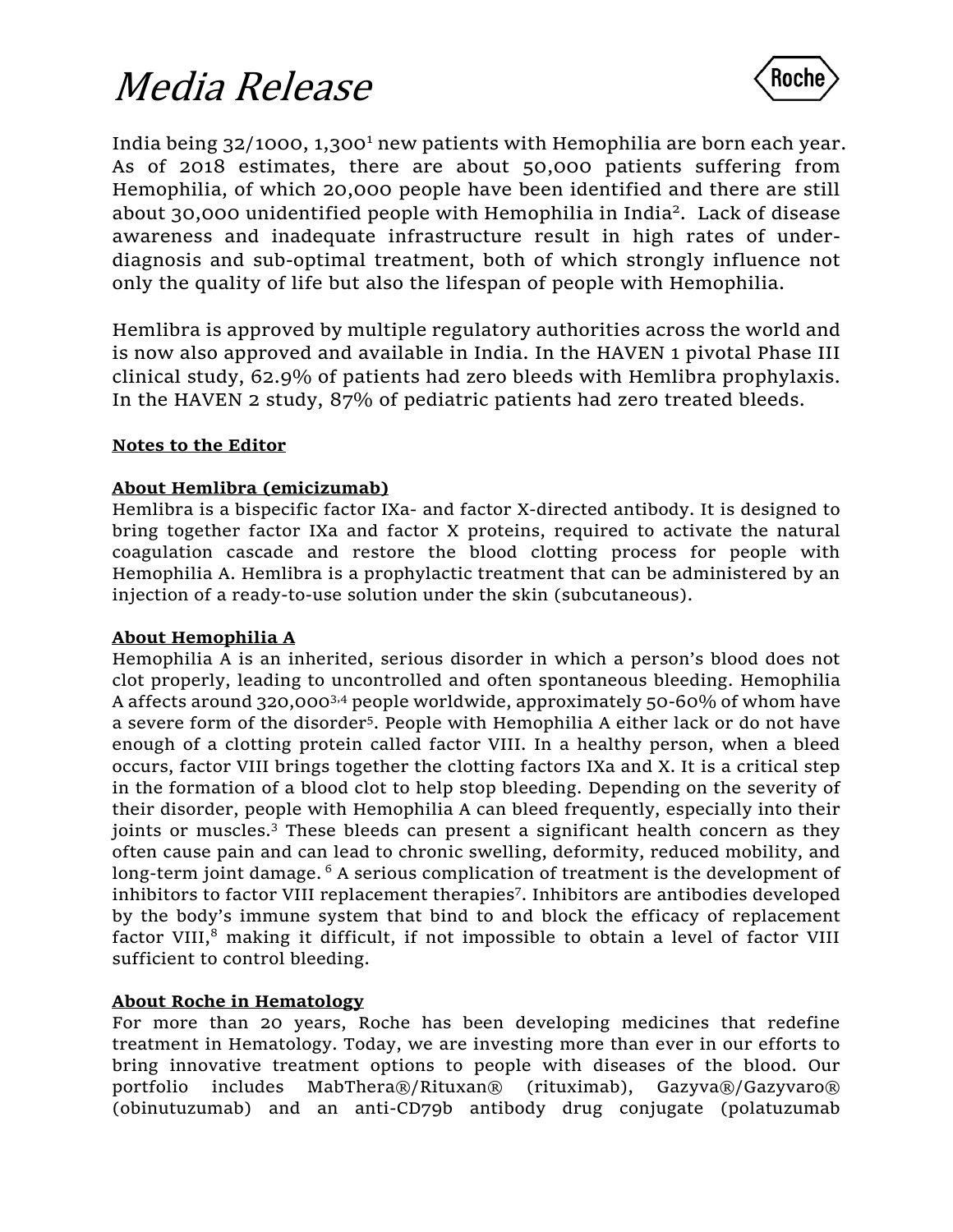

vedotin/RG7596). Roche's dedication to developing novel molecules in Hematology expands beyond malignancy, with the development of Hemlibra® (emicizumab), a bispecific monoclonal antibody for the treatment of Hemophilia A with factor VIII inhibitors.

#### **About Roche India**

Roche Products (India) Private Limited is a wholly owned subsidiary of the Roche Group, headquartered in Basel, Switzerland. Roche is the world's largest biotech company, with truly differentiated medicines in oncology, immunology, infectious diseases, ophthalmology and neuroscience. Roche's personalized healthcare strategy aims at providing medicines and diagnostics that enable tangible improvements in the health, quality of life and survival of patients.

Roche India, which currently trades in pharmaceuticals, as one of its main activities, has products in therapeutic areas such as Oncology, Immunology, Transplantation, Anemia and Rheumatoid Arthritis.

For more information on Roche India, visit [www.rocheindia.com.](http://www.rocheindia.com/)

#### **For queries please contact:**

Ms. Sonal Kotian Roche Products (India) Pvt. Ltd Ph- +91 9820825762 E-mail - sonal.kotian@roche.com

Ms. Shilpi Yadav Adfactors PR Pvt. Ltd Ph- +91 9920388209 E-mail - shilpi.yadav@adfactorspr.com

References:

- 1. Bhattacharya, D. K. (2006). Haemophilia in the Indian Scenario. *Semantic Scholar*, 34-39.
- 2. (India), H. F. (2017-2018, June). *http://www.hemophilia.in/images/report/AR\_2017\_18.pdf.* Retrieved from http://www.hemophilia.in/: http://www.hemophilia.in/images/report/AR\_2017\_18.pdf